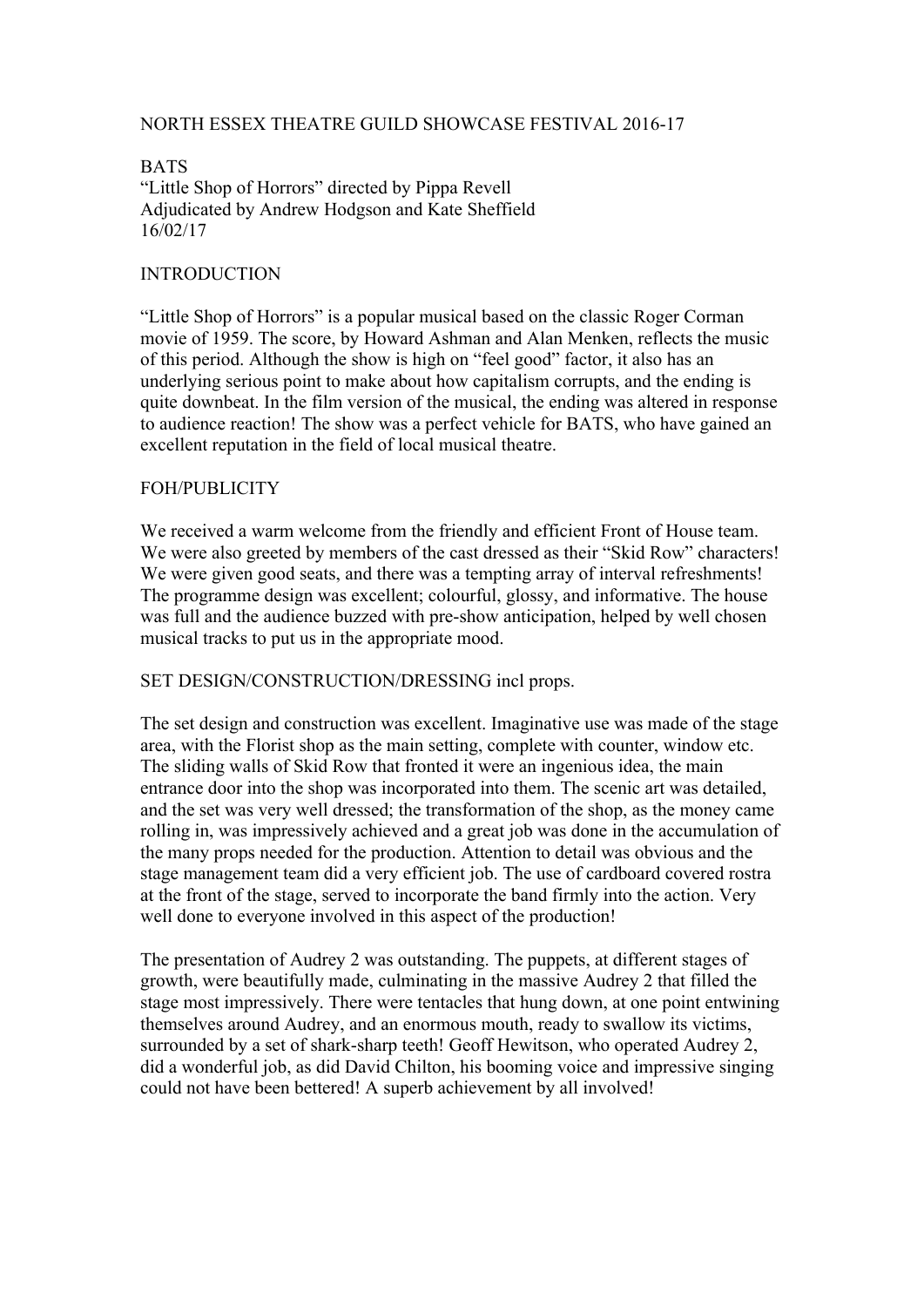# COSTUMES

An excellent selection of costumes had been assembled, very much in-period, with hairstyles and make-up to match. The whole wardrobe had been colour coordinated and it was clear that a lot of thought and planning had gone into how each character should look, in terms of the story, and the early 1960's vibe of the show. Very well done!

# LIGHTING/SOUND

The lighting design enhanced the action of the story, and good attention was paid to the use of colour, and spot lighting, to highlight performances. There was some shadow at the front of the stage that created a "dead" area, but this did not detract from the overall effectiveness of the lighting. Both lighting and sound cues were smoothly executed, and sound effects were excellent. We did wonder if the use of radio mics was necessary in a venue of this size, and (generally) we thought that the amplification of music and dialogue was too loud, resulting in the distortion of lyrics and dialogue on occasions.

## MUSIC/CHOREOGRAPHY

Musical Director John Hoskyns did a great job, along with his fellow musicians, Felix and Russ, to produce a fast paced, and professional sounding accompaniment for the show, that really drove the action along. It was clear that the cast had been very well rehearsed; there were some impressive harmonies and everyone looked and sounded very confident. Equally, the lively choreography by Emma Tedder was attuned to the talents of the company, who, again, looked confident with what they had to do. Movement around the stage was good, and there were some attractive groupings. Maximum use made of the performance areas, including the auditorium.

# PRODUCTION

Pippa Revell and her team presented us with a lively, fast-paced and very colourful production that never stopped for breath. The show looked as though it had been very well rehearsed, and the cast seemed confident in what they were doing. The style of the production was clearly established from the beginning and was carried through to the end. Blocking was good, and the use of the "down and outs" to assist with the smooth scene changes was a great idea. However, we would have liked more light and shade in the action at times, and in the presentation of the libretto. Everything was very "full on", and the combination of accents (although mostly well-achieved) and the loud amplification meant that some of the dialogue lacked clarity. This said, the high standard of production values, and performance, resulted in a show that more than held its own against some of the bigger musical societies in the area!

### PERFORMANCES

There was excellent ensemble work from the whole company, whose enthusiasm, energy and enjoyment was key to the success of the production.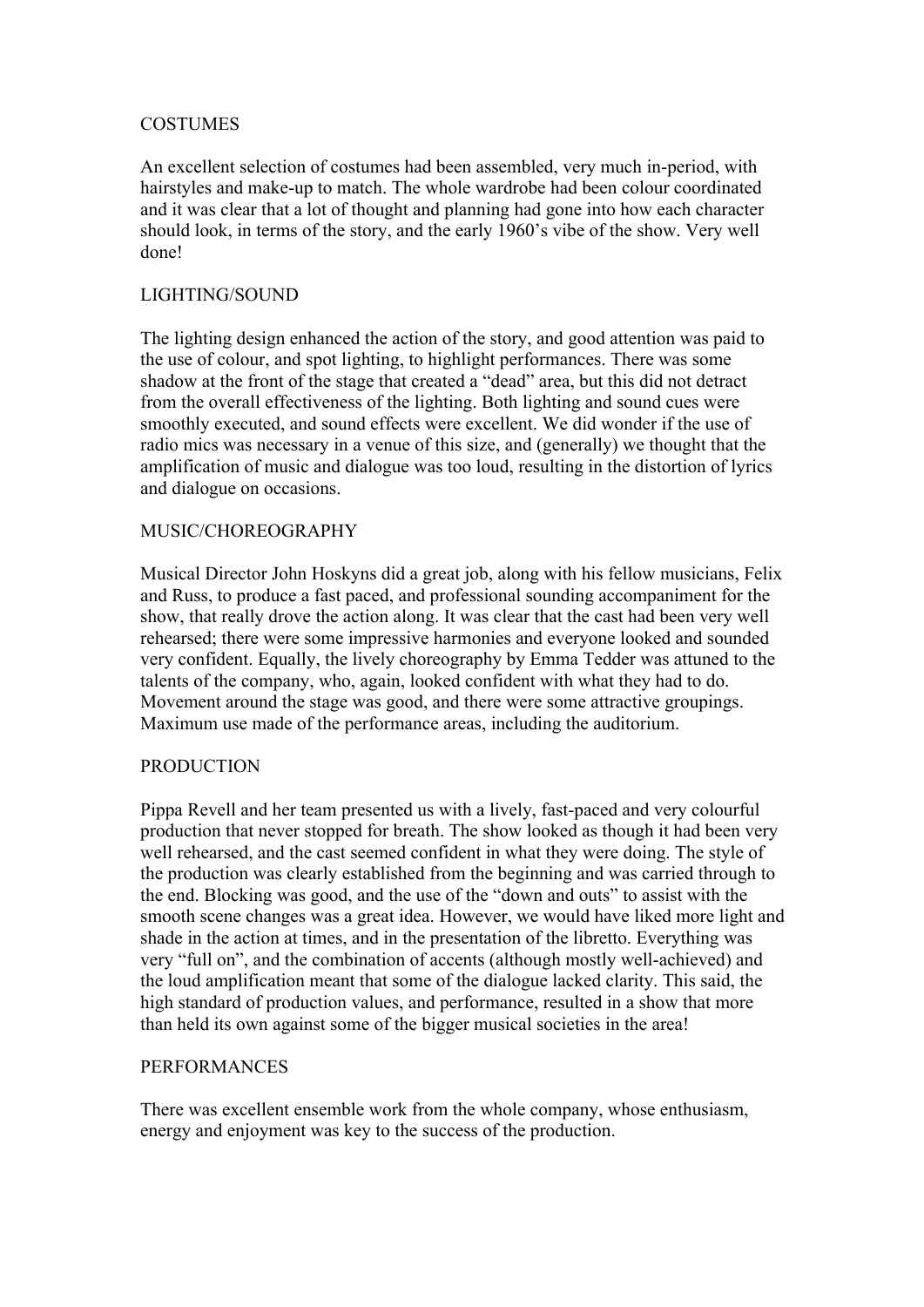## SEYMOUR

Ryan Maslen was perfectly cast in this leading role. He looked and sounded just right; the geeky personality he presented to the audience really won their (and Audrey's) hearts! Ryan moved very well and sang most impressively, showing a wide range in his vocal work. Although he occasionally gabbled some of his dialogue, Ryan's comic timing, combined with a good accent, contributed towards his successful and enjoyable performance! Very well done!

# AUDREY

Rebecca Hoskyns is a talented and charismatic young performer. She has a lovely singing voice, moves well and demonstrated depth in her acting; Audrey's final moments were very touchingly portrayed. Rebecca had the comic skills this part demands, and the studied set of arm movements she used made her character seem like a living doll; an interesting concept! A delightful performance, very well done!

## **MUSHNIK**

The ever-reliable Rob Warne caught the appropriate accent and mannerisms demanded by this doomed character very well. His fatherly relationship with Seymour was sympathetically conveyed, a nice piece of pair playing here from Rob and Ryan. Their duet, "Mushnik and Son" gave us the opportunity to hear Rob's confident and pleasing singing voice. We were genuinely sorry when Mushnik was despatched so suddenly! Well done!

### **OR<sub>IN</sub>**

This is a gift of a role, quite short but full of impact! Ryan Lenney, looking like a cross between Danny Zuko and James Dean, certainly played it for all it was worth, and was suitably slick and "full-on" in the part. Ryan had a strong singing voice, and a very expressive face, but we would also have liked his characterisation to convey more underlying menace towards Audrey and Seymour. Ryan's performance in the cameo role of Martin, made for a nice contrast and showed his versatility!

# CRYSTAL, RON and CHIFFON

Played by Nancy Dines, Lesley Mercer and Lea Friend, this lively vocal trio were the main backing singers in the show; they looked and sounded just like the popular girl groups of the early 1960's! The ladies performed with animation and vocal confidence, adding so much to the fun and authenticity of the production. They also looked fab, with their "Beehive" hairdos and matching outfits, the midnight blue evening gowns were stunning! Well done!

# CRYSTALETTE, RONETTE and CHIFFONETTE

We saw the A team at the performance we attended. Faith Arnold, Sophie Mercer and Grace Bach were the younger counterparts of the previously mentioned ladies, and complimented them very well, representing the early 60's teenager perfectly in their